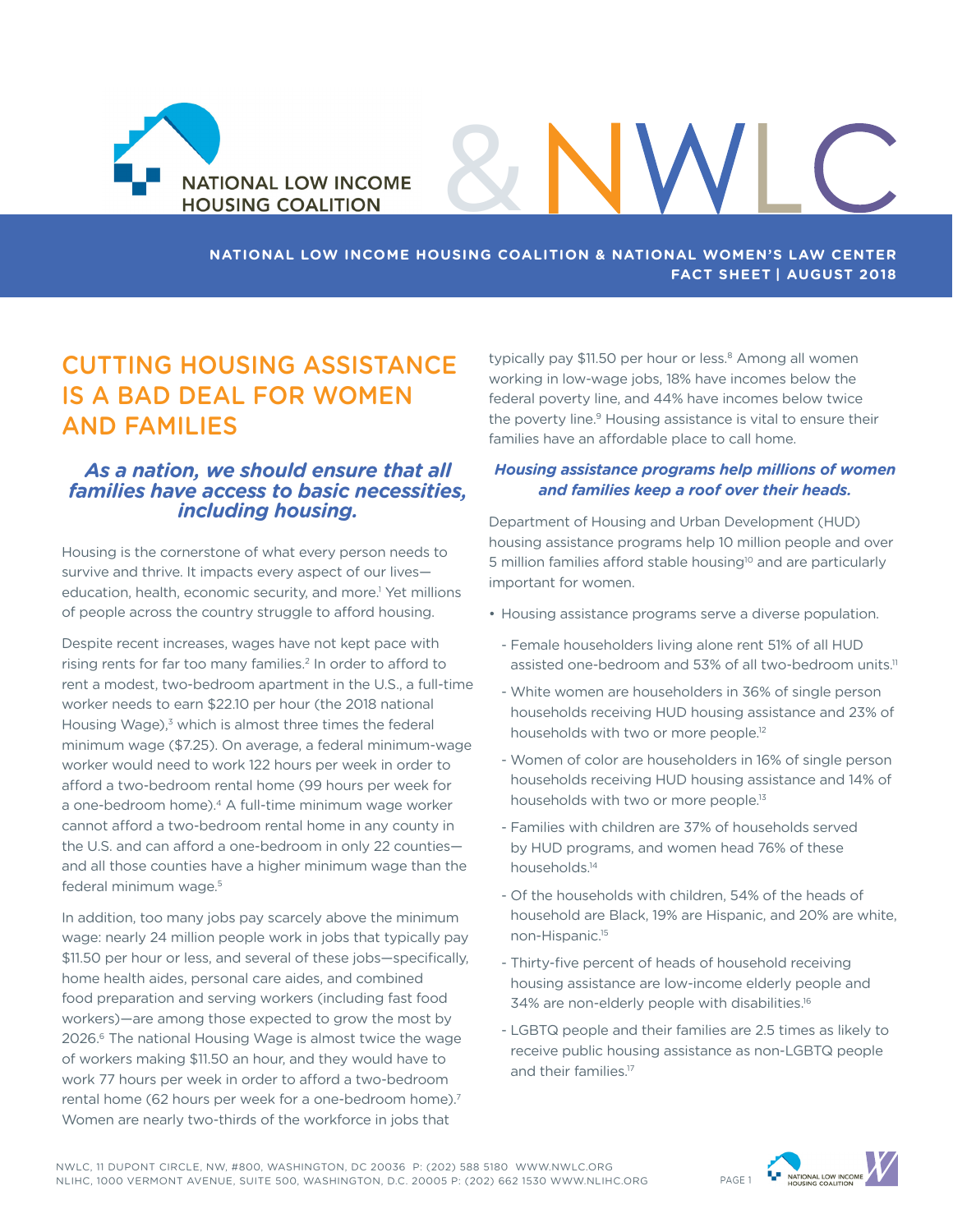- Women particularly benefit from housing assistance.
	- Female householders are more likely to live in HUD assisted public housing than male householders—1.7 times more likely among single-person households and 10.8 times more likely in households with two or more people.<sup>18</sup>
	- Female householders living alone use vouchers 2.4 times more often than male householders living alone, and female householders living in households with two or more people use vouchers 9.5 times more often than male householders living with two or more people.19
- 7.4% of LGBTQ women report that they or their families received public housing assistance.20
- If counted in the official poverty measure, federal housing assistance would have lifted the incomes of more than 2.7 million people above the Federal Poverty Level (FPL).<sup>21</sup>

#### *Housing assistance programs are particularly important for women of color, domestic violence survivors, LGBTQ women, families experiencing homelessness, children, and women with disabilities.*

- **• Women of color:** Housing assistance could help reduce the high rates of eviction for women of color. Low-income women of color have a high risk of eviction. One study showed that Black women with low incomes were evicted at alarmingly high rates compared to other racial groups.<sup>22</sup> The majority of these women spent at least 50% of their incomes on rent, and one-third spent more than 80% of their incomes on rent.<sup>23</sup> Access to housing assistance could help prevent evictions.<sup>24</sup>
- **• Domestic violence survivors:** One study found that long-term housing subsidies reduce intimate partner violence.25 Parents who received a housing voucher were a third less likely to experience domestic violence.<sup>26</sup> Survivors of domestic violence were also more likely to leave their abusive partners when receiving a long-term housing subsidy.27
- **• LGBTQ women**: LGBTQ youth face 2.2 times the relative risk of experiencing homelessness.28 Research also suggests LGBTQ adults experience homelessness at higher rates.29 Despite the HUD Equal Access Rule prohibiting HUD-funded providers from discriminating on the basis of sexual orientation or gender identity, housing discrimination is pervasive.30 Discrimination in housing is heightened for young LGBTQ people of color based on bias and animus on their multiple identities.<sup>31</sup> Furthermore, LGBTQ domestic violence survivors may face discrimination when they try to access shelter services.<sup>32</sup> Access to equitable housing assistance is critical to helping LGBTQ people have a roof over their heads.
- **• Families experiencing homelessness**: A strong body of research has shown that rental assistance can decrease the likelihood that a low-income family experiences homelessness.<sup>33</sup> One study showed that long-term permanent housing subsidies reduced the proportion of families experiencing homelessness or doubling-up with others in the previous six months by 50% and reduced the proportion of families who experienced a shelter stay by 75%.34 Other studies have repeatedly found that families leaving homeless shelters for subsidized housing are less likely to return to shelter and more likely to experience residential stability than families who did not receive housing assistance.<sup>35</sup>
- **• Children:** Every extra year that a child spends in a low-poverty neighborhood improves the child's economic outcome as an adult, indicated by measures such as income and likelihood of college attendance.<sup>36</sup> A recent groundbreaking study found that children who were younger than 13 when their family received a housing voucher and moved to lower-poverty neighborhoods saw their earnings as adults increase by approximately 31%, and experienced an increased likelihood of living in lower-poverty neighborhoods as adults.<sup>37</sup> Additionally, in families that receive housing assistance, children are more likely to have a nutritious diet, and to meet "well-child" criteria<sup>38</sup> when compared to children whose families are on a waiting list for housing assistance.<sup>39</sup> In 2011, families living in affordable housing spent nearly five times more on health care and a third more on food, compared to their severely cost-burdened peers.<sup>40</sup>
- **• Women with disabilities:** People with disabilities experience high levels of housing discrimination. In Fiscal Year (FY) 2016, the majority of Fair Housing Act discrimination complaints were based on disability.<sup>41</sup> Publicly subsidized rental units are more likely to be accessible. One study found that public housing and privately-owned subsidized rental units were 2.5 times more likely than owner-occupied units to be livable for people with mobility issues.<sup>42</sup>

## *Proposals to cut and restrict affordable housing assistance would harm women and families.*

President Trump's FY 2019 budget, a draft bill by Representative Dennis Ross (R-FL), and a Trump Administration housing "reform" legislative proposal would, if enacted, drastically change housing assistance in ways that would harm women and families.

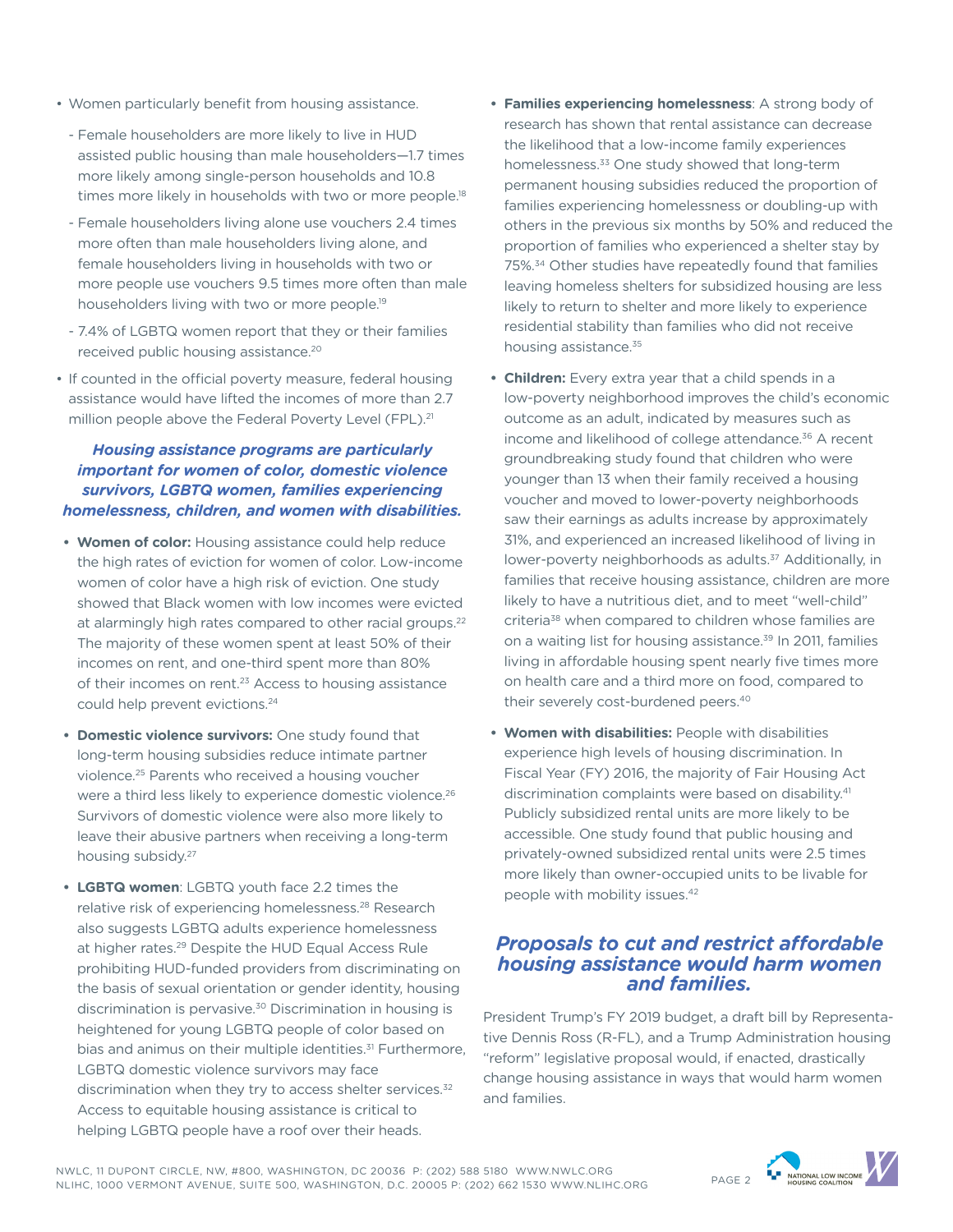**1. Increasing rent for families struggling to pay for child care, medical care, and other necessities would harm women and families.**

Families with rental assistance are already required to pay what they can afford in rent, based on their income. Despite this fact, both the Trump Administration and Representative Dennis Ross have proposed legislation that increases rents for these families. These proposals would force families to choose between basic needs like medicine, child care, or groceries and paying rent, and would increase their risk of eviction and homelessness.

Both the Trump and Ross proposals would also increase rents for households with high medical or child care expenses.<sup>43</sup> which would disproportionately impact seniors, people with disabilities, and families with children.

**2. Proposals to take housing away from women and families struggling to make ends meet because they do not meet work requirements will not help people get quality jobs.**

The Trump Administration's legislative proposal would allow housing providers to take housing away from families who do not meet work requirements the housing providers impose. However, research shows that work requirements rarely lead to stable employment or a path out of poverty; in fact, work requirements sometimes push families deeper into poverty.<sup>44</sup> Taking housing assistance away from low-income families who do not meet these new requirements would increase their risk of eviction and homelessness – which are factors that then increase the risk of involuntary job loss.45

Women can face particular hurdles in meeting work requirements. Women are overrepresented in the low-wage workforce,<sup>46</sup> which is plagued by unstable and unpredictable work schedules, nonstandard hours, <sup>47</sup> part-time work,<sup>48</sup> and few benefits like paid sick leave.<sup>49</sup> Many women, particularly those in low-wage jobs, face discrimination and harassment at work,<sup>50</sup> which can result in lost hours or job loss.<sup>51</sup> Domestic violence survivors also face particular challenges obtaining and maintaining employment.<sup>52</sup> In addition, women of color, LGBTQ people, people with disabilities, and senior women face employment discrimination that makes meeting work requirements more challenging.<sup>53</sup>

#### **3. Imposing time limits threatens particular harm to women and their families.**

Both the Ross and Trump proposals would allow housing providers to place arbitrary time limits on housing assistance. Imposing time limits will only deprive women and their families of the very housing benefits that are foundational to employment and economic security. Time limits are especially harmful in high-cost areas and rural communities, where rents far exceed what a low-income worker can afford and where affordable homes are in short supply. Time limits will not address underlying problems in the housing market; only investments in affordable homes, worker education and training, and quality jobs can do so.

*Instead of advancing policies that would keep women and families from getting the housing assistance they need, the Administration and Congress should help families keep a roof over their heads by increasing housing assistance.*

In December, Republicans in Congress passed, and President Trump signed, a tax bill that gives massive new tax cuts to the rich and big corporations while adding \$1.9 trillion to the deficit. Now they want to pay for the tax law by cutting programs, such as housing assistance, that are vital for women and families. These punitive efforts do not reflect our values as a nation and are not what women and families need to survive and thrive.

Instead, Congress should increase rental assistance funding to reduce wait lists, eradicate the benefit cliff, and expand voluntary programs like Jobs Plus and Family Self-Sufficiency to help families have an affordable place to call home, where they can better attain economic self-sufficiency and where children can grow and thrive. In addition to direct rental assistance, Congress should consider tax relief for low-income families struggling to afford rising rental costs, such as the proposal in S.3250— The Rent Relief Act of 2018 to create a refundable tax credit for families paying more than 30% of their gross income on rent.



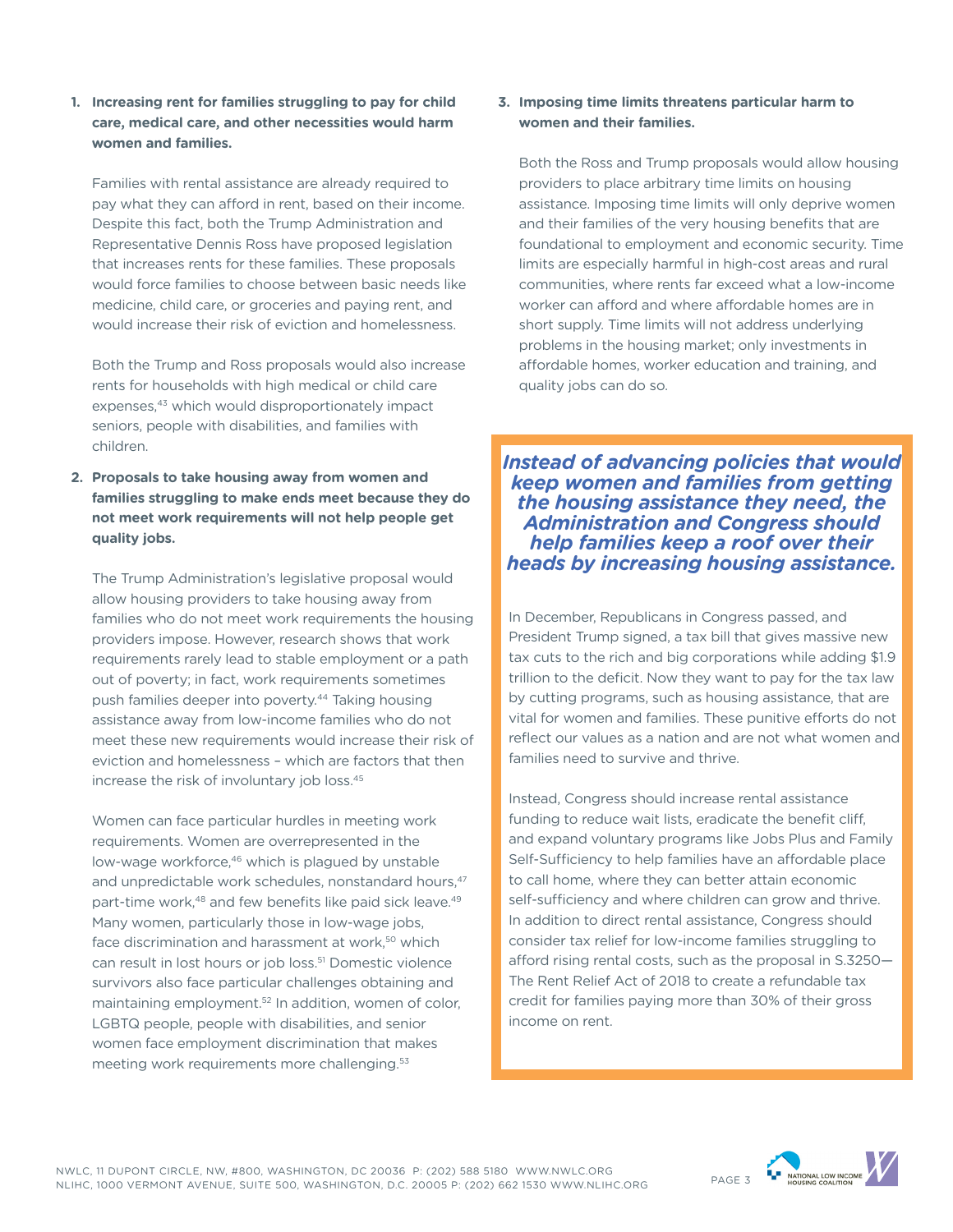- 1 *See, e.g.*, Elayne Weiss, Nat'l Low Income Housing Coal., A Place to Call Home: The Case for Increased Federal Investments in Affordable Housing (Mar. 2017), *available at* <http://nlihc.org/sites/default/files/A-Place-To-Call-Home.pdf>.
- 2 Andrew Aurand et al., Out of Reach 2018: The High Cost of Housing 3 (2018), *available at* [http://nlihc.org/sites/default/files/oor/OOR\\_2018.pdf](http://nlihc.org/sites/default/files/oor/OOR_2018.pdf).
- 3 *Id.* at 1. The national Housing Wage is "the estimated full-time hourly wage a household must earn to afford a decent rental home at HUD's Fair Market Rent while spending no more than 30% of their income on housing costs." *Id.*
- 4 Aurand, *supra* note 2, at 1.
- 5 *Id.*
- 6 Kayla Patrick, Meika Berlan & Morgan Harwood, Low-Wage Jobs Held Primarily by Women Will Grow the Most Over the Next Decade 1 (Aug 2018), *available at*  [https://nwlc-ciw49tixgw5lbab.stackpathdns.com/wp-content/uploads/2016/04/Low-Wage-Jobs-Held-Primarily-by-Women-Will-Grow-the-Most-Over](https://nwlc-ciw49tixgw5lbab.stackpathdns.com/wp-content/uploads/2016/04/Low-Wage-Jobs-Held-Primarily-by-Women-Will-Grow-the-Most-Over-the-Next-Decade-2018.pdf)[the-Next-Decade-2018.pdf.](https://nwlc-ciw49tixgw5lbab.stackpathdns.com/wp-content/uploads/2016/04/Low-Wage-Jobs-Held-Primarily-by-Women-Will-Grow-the-Most-Over-the-Next-Decade-2018.pdf)
- Nat'L Low Income Housing Coal. calculations based on Aurand, *supra* note 2, at 1.
- 8 Patrick, Berlan & Harwood, *supra* note 6, at 1.
- 9 NAT'L WOMEN'S LAW CTR. calculations based on U.S. CENSUS BUREAU, 2016 AMERICAN COMMUNITY SURVEY USING STEVEN RUGGLES ET AL., INTEGRATED PUBLIC USE Microdata Series: Version 7.0 [dataset], Minneapolis: University of Minnesota (2017), [www.ipums.org](http://www.ipums.org).
- 10 Alicia Mazzara, Ctr. on Budget and Pol'y Priorities, Federal Rental Assistance Provides Affordable Homes for Vulnerable People in All Types of Communities (Nov. 2017), *available at* [https://www.cbpp.org/research/housing/federal-rental-assistance-provides-affordable-homes-for-vulnerable-people-in-all.](https://www.cbpp.org/research/housing/federal-rental-assistance-provides-affordable-homes-for-vulnerable-people-in-all)
- 11 NAT'L WOMEN'S LAW CTR. calculations based on U.S. CENSUS BUREAU, AMERICAN HOUSING SURVEY (2015) TABLE CREATOR, [https://www.census.gov/programs](https://www.census.gov/programs-surveys/ahs/data/interactive/ahstablecreator.html)[surveys/ahs/data/interactive/ahstablecreator.html](https://www.census.gov/programs-surveys/ahs/data/interactive/ahstablecreator.html) [hereinafter NWLC calculations based on AHS 2015 Table Creator] (last visited July 16, 2018).
- 12 *Id.*
- 13 *Id.*
- 14 NAT'L LOW INCOME HOUSING COAL. calculations based on U.S. DEP'T OF HOUSING AND URB. DEV., DATA SET: ASSISTED HOUSING: NATIONAL AND LOCAL (2017), [https://](https://www.huduser.gov/portal/datasets/assthsg.html) [www.huduser.gov/portal/datasets/assthsg.html.](https://www.huduser.gov/portal/datasets/assthsg.html)
- 15 Nat'l Low Income Housing Coal. calculations based on U.S. Dep't of Housing and Urb. Dev., 2018 Public Use Microdata Sample (PUMS).
- 16 *Id.*
- 17 Caitlin Rooney, Charlie Whittington, & Laura E. Durso, Ctr. for Am. Progress, Protecting Basic Living Standards for LGBTQ People 10-11 (Aug. 2018), *available at* <https://cdn.americanprogress.org/content/uploads/2018/08/10095627/LGBT-BenefitCuts-report.pdf>. The survey, conducted in 2017, asked respondents whether they, their partner, and/or their child received help from public housing assistance in the year prior to the survey. The question did not ask about specific housing programs and was not limited to HUD programs.
- 18 NWLC calculations based on AHS 2015 TABLE CREATOR, *supra* note 11. One-person households are defined as primary individuals (i.e. householders) living alone, and two-person households are defined as families (i.e. householders living with at least one relative) and primary individuals living with at least one other nonrelative. U.S. Dep't of Housing and Urb. Dev. & U.S. Census Bureau, American Housing Survey for the United States: 2015, Appendix A, *available at* [https://www2.census.gov/programs-surveys/ahs/2015/2015%20AHS%20Definitions.pdf.](https://www2.census.gov/programs-surveys/ahs/2015/2015%20AHS%20Definitions.pdf)
- 19 NWLC calculations based on AHS 2015 Table Creator, *supra* note 11.
- 20 Rooney, Whittington, & Durso, *supra* note 17, at 11.
- 21 Kayla Patrick, Jasmine Tucker & Amy Matsui, By the Numbers: Data on Key Programs for the Well-Being of Women & Their Families 14 (June 2018), *available at* <https://nwlc-ciw49tixgw5lbab.stackpathdns.com/wp-content/uploads/2018/06/FINAL-By-The-Numbers.pdf>.
- 22 S Matthew Desmond, Macarthur Found., Poor Black Women are Evicted at Alarming Rates, Setting Off <sup>a</sup> Chain of Hardship (Mar. 2014), *available at* [https://](https://www.macfound.org/media/files/HHM_-_Poor_Black_Women_Are_Evicted_at_Alarming_Rates.pdf) [www.macfound.org/media/files/HHM\\_-\\_Poor\\_Black\\_Women\\_Are\\_Evicted\\_at\\_Alarming\\_Rates.pdf](https://www.macfound.org/media/files/HHM_-_Poor_Black_Women_Are_Evicted_at_Alarming_Rates.pdf).
- 23 *Id.* at 1.
- 24 *Id.* at 3.
- 25 Daniel Gubits et al., Abt Associates, Inc., Family Options Study: 3-Year Impacts of Housing and Services Interventions for Homeless Families 40 (Oct. 2016), *available at* [https://www.huduser.gov/portal/sites/default/files/pdf/Family-Options-Study-Full-Report.pdf;](https://www.huduser.gov/portal/sites/default/files/pdf/Family-Options-Study-Full-Report.pdf) Nicole E. Allen, U. of Ill. at Urbana-Champaign, U.S. Commentary: Insights From the Family Options Study Regarding Housing and Intimate Partner Violence, 19 Cityscape 245, 245-247 (2017).
- 26 *Id.*
- 27 *Id.*
- 28 Chapin Hall at the U. of Chi., Missed Opportunities: LGBTQ Youth Homelessness in America 7 (Apr. 2018), *available at* [https://voicesofyouthcount.org/wp](https://voicesofyouthcount.org/wp-content/uploads/2018/04/VoYC-LGBTQ-Brief-FINAL.pdf)[content/uploads/2018/04/VoYC-LGBTQ-Brief-FINAL.pdf](https://voicesofyouthcount.org/wp-content/uploads/2018/04/VoYC-LGBTQ-Brief-FINAL.pdf).
- 29 John Ecker, Tim Aubry, & John Sylvestre, A Review of the Literature on LGBTQ Adults Who Experience Homelessness, J. of Homosexuality (Jan. 3, 2018), *available at* <https://doi.org/10.1080/00918369.2017.1413277>; S.E. James et. al., The Report of the 2015 U.S. Transgender Survey, Nat'l Ctr. for Transgender Equality 175-80 (Dec. 2016), *available at* <https://transequality.org/sites/default/files/docs/usts/USTS-Full-Report-Dec17.pdf>.
- 30 Lourdes Ashley Hunter, Ashe Mcgovern, & Carla Sutherland, Eds., Intersecting Injustice: Addressing LGBTQ Poverty and Economic Justice for All: A National Call to Action 46 (2018), *available at* [https://static1.squarespace.com/static/5a00c5f2a803bbe2eb0ff14e/t/5aca6f45758d46742a5b8f78/1523216213447/](https://static1.squarespace.com/static/5a00c5f2a803bbe2eb0ff14e/t/5aca6f45758d46742a5b8f78/1523216213447/FINAL+PovertyReport_HighRes.pdf) [FINAL+PovertyReport\\_HighRes.pdf](https://static1.squarespace.com/static/5a00c5f2a803bbe2eb0ff14e/t/5aca6f45758d46742a5b8f78/1523216213447/FINAL+PovertyReport_HighRes.pdf).
- 31 *Id*. at 45-46, 51.
- 32 *Id*. at 49-50.
- 33 Daniel Gubits et al., *supra* note 25, at 6, 36.
- 34 *Id*.
- 35 *See, e.g*., Benjamin W. Fisher et al., Leaving Homelessness Behind: Housing Decisions Among Families Exiting Shelter, 24.2 Housing Policy Debate 364, 364–386 (2014); Marybeth Shinn et al., Predictors of Homelessness Among Families in New York City: From Shelter Request to Housing Stability, 88 Am. J. of Public Health 1651, 1654 (Nov. 1998); Marybeth Shinn, Homelessness Res. Inst., Ending Homelessness for Families: The Evidence for Affordable Housing 4 (2009), <u>https://</u> [b.3cdn.net/naeh/b39ff307355d6ade38\\_yfm6b9kot.pdf.](https://b.3cdn.net/naeh/b39ff307355d6ade38_yfm6b9kot.pdf)
- 36 Raj Chetty & Nathaniel Hendren, The Impacts of Neighborhoods on Intergenerational Mobility: Childhood Exposure Effects and County-Level Estimates (May 2015), *available at* [http://scholar.harvard.edu/files/hendren/files/nbhds\\_paper.pdf](http://scholar.harvard.edu/files/hendren/files/nbhds_paper.pdf).
- 37 Raj Chetty et al., The Effects of Exposure to Better Neighborhoods on Children: New Evidence from the Moving to Opportunity Experiment (May 2015), *available at* [http://www.nber.org/mtopublic/final/MTO\\_IRS\\_2015.pdf](http://www.nber.org/mtopublic/final/MTO_IRS_2015.pdf)*.*
- 38 Examples of "well-child" criteria are maintaining a healthy weight, lack of developmental concerns, and being in good or excellent health.
- 39 John T. Cook et al., Children's Healthwatch & Med.-Legal P'ship of Boston, Rx for Hunger: Affordable Housing (Dec. 2009), *available at* [http://www.issuelab.](http://www.issuelab.org/resource/rx_for_hunger_affordable_housing) [org/resource/rx\\_for\\_hunger\\_affordable\\_housing](http://www.issuelab.org/resource/rx_for_hunger_affordable_housing).